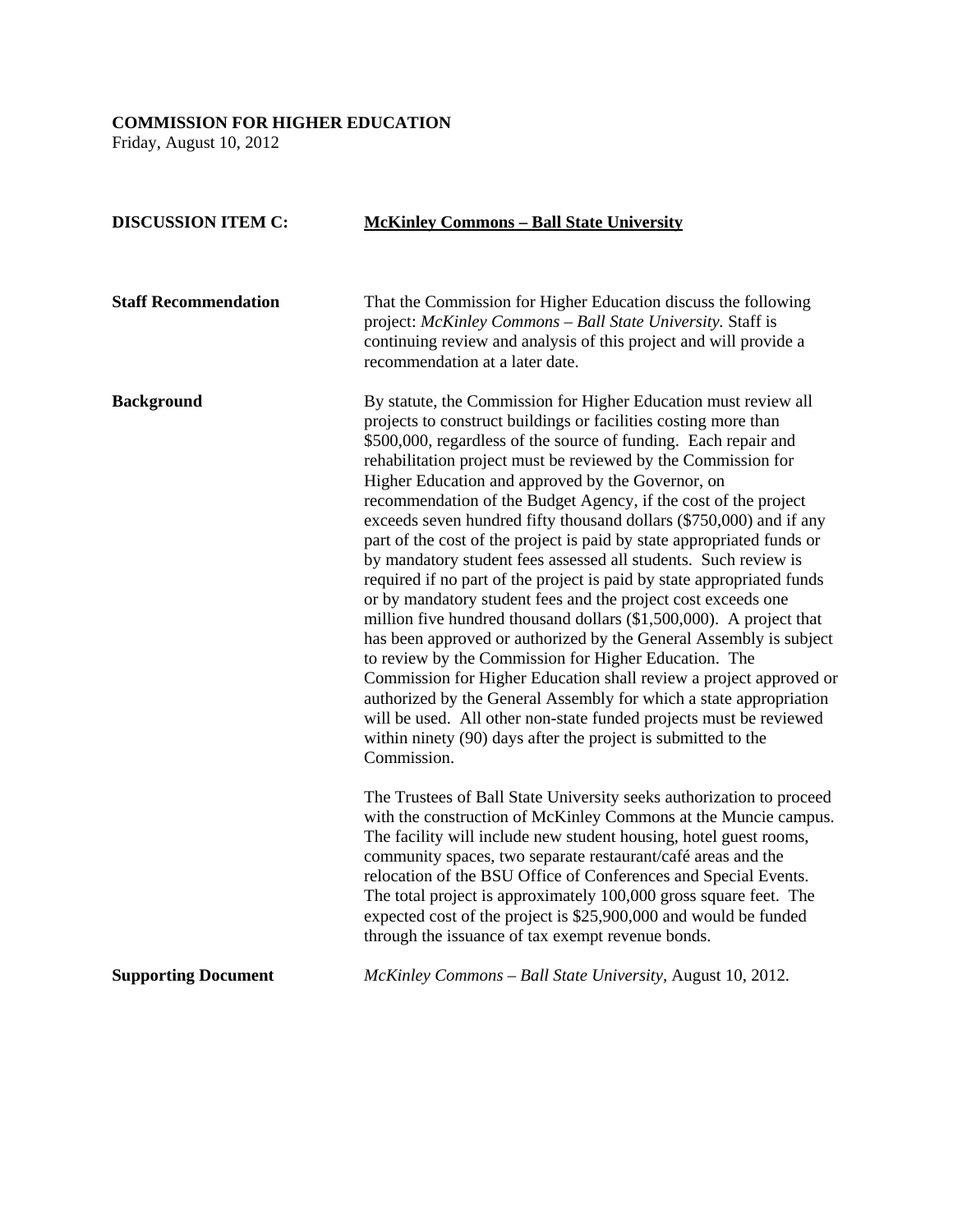## **JOHNSON A RESIDENCE HALL RENOVATION BALL STATE UNIVERSITY**

## **Project Description**

#### DESCRIPTION OF THE PROJECT

McKinley Commons is envisioned as a mixed-use, immersive living/learning laboratory which will serve both the Ball State and greater Muncie communities. This four-story , 100,000 square foot facility will be located at the intersection of McKinley Avenue and University Avenue, immediately south of the Music Instruction Building and McKinley Avenue parking garage, and in close proximity to the Frank A. Bracken Administration Building and L.A Pittenger Student Center.

As shown below, the project includes student housing, community spaces, university offices, and commercial tenants. McKinley Commons includes a variety of integrated components as follows:

• 51 new student housing (living/learning) beds - targeting upperclassmen in the Hospitality and Food Management program.

• 112 guest rooms, with a front desk, lobby area, and food service - providing a laboratory for Hospitality Management students.

• Over 7,000 square feet of community spaces, including a meeting room which can accommodate 175 participants, two conference room/meeting rooms, and a classroom/laboratory for Event Planning students.

• Two separate restaurant/cafe areas and two separate kitchen facilities, including a specialty retail sales facility - to provide a laboratory for Food Management students.

• Relocation of Ball State University's Office of Conferences and Special Events.

#### NEED AND EXPECTED CONTRIBUTION TO EDUCATIONAL SERVICES

The new facility helps fulfill one of the University's primary goals of immersive learning by providing a hands-on facility for students in hospitality management, event planning, and food management. Based on 2011 enrollment data, the Hospitality and Food Management (HFM) program ranks number 20 at Ball State (out of 180 majors) in terms of total enrollment, with 201 undergraduate student majors and 95 minors. More importantly, Hospitality and Food Management has proven to be a growing academic sector on campus. Over the past eight years, the total number of majors increased from 45 to 201 - an increase of nearly 350%. The total number of students with a minor in this program increased from 19 to 95 over eight years - 400% increase. These percentage increases rank amongst the highest of all Ball State University academic programs.

The Hospitality and Food Management program utilizes a student-centered pedagogy that is derived from research and experientially executed. Theory formation and testing is executed in labs and shared with the hospitality industry to inform best practices. The HFM program specializes in three management areas: food, hotel and event/meetings planning and execution: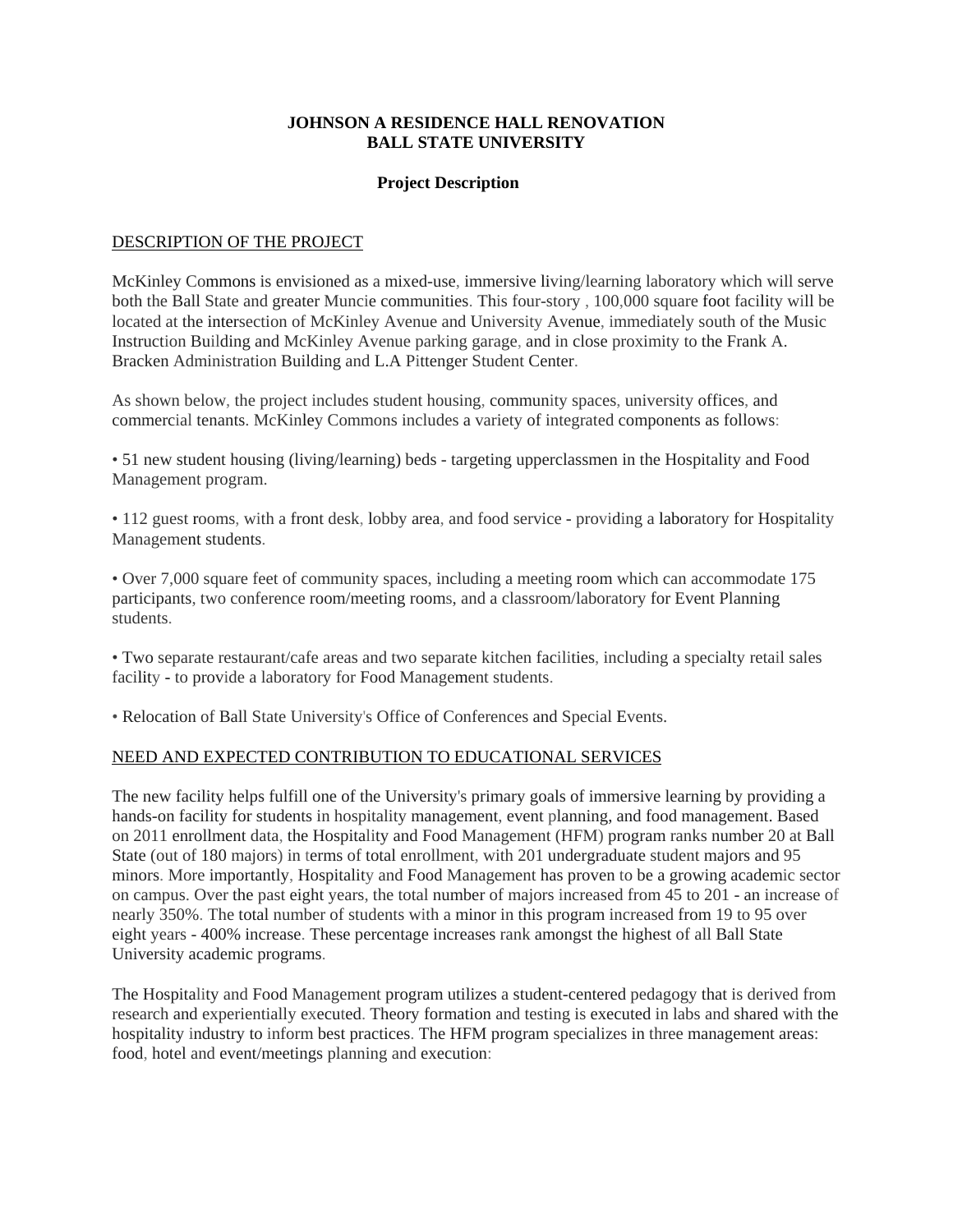*• Food Laboratory.* Two restaurants and a specialty retail production and sales area are where students will learn management and operation principles. Recipe development, profit and loss analysis, and human resource management skills will be honed using such tools as food cost percentage metrics and customer reviews,

*• Hospitality Laboratory.* A 112 guest room property is where students will take classroom theories and apply them in real time. Front desk operations, housekeeping manager, night auditor, and room rate forecaster are a few of the positions students will be expected to master.

*• Event/Meeting Laboratory.* Specialized software applications such as C-Vent where marketing, budget formation, and room layout will be used by students to operate a ballroom, meeting rooms and outdoor amenities. An annual fundraising event will be held for a local non-profit agency that will involve students in a large-scale capstone experience.

The University's current Student Center Hotel (25 rooms) does not adequately serve the University's needs and is in need of significant upgrades. Ball State University is one of the only universities in Indiana which does not have a primary lodging and meeting facility on its campus. When completed, the University will close this existing hotel in the L.A, Pittenger Student Center and will create student activity spaces in this area. The kind of instructional spaces to be available in McKinley Commons is currently unavailable to Ball State students. Having a learning laboratory of this type will attract students to the program and provide a heightened level of learning experience for students. The result will be to provide the graduates of these programs with skills and experience that will enhance their value and marketability to employers in this field.